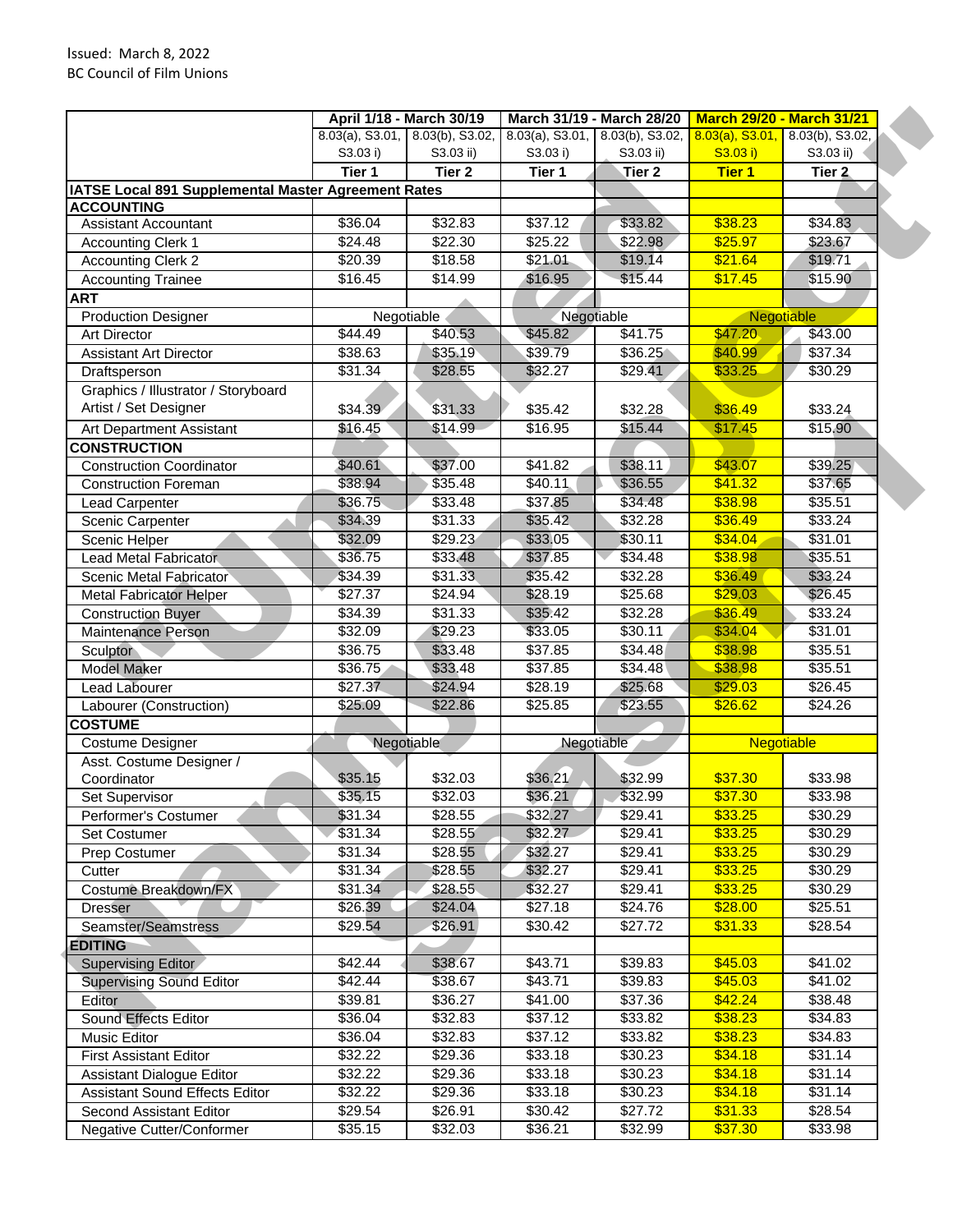|                                                                                                                                           | April 1/18 - March 30/19 |                   | March 31/19 - March 28/20 March 29/20 - March 31/21 |                   |               |            |
|-------------------------------------------------------------------------------------------------------------------------------------------|--------------------------|-------------------|-----------------------------------------------------|-------------------|---------------|------------|
|                                                                                                                                           | Tier 1                   | Tier <sub>2</sub> | Tier 1                                              | Tier <sub>2</sub> | <b>Tier 1</b> | Tier 2     |
| IATSE Local 891 Supplemental Master Agreement Rates (continued)                                                                           |                          |                   |                                                     |                   |               |            |
| <b>FIRST AID/CRAFT SERVICE</b>                                                                                                            |                          |                   |                                                     |                   |               |            |
| <b>First Aid/Craft Service</b>                                                                                                            | \$36.04                  | \$32.83           | \$37.12                                             | \$33.82           | \$38.23       | \$34.83    |
| <b>First Aid</b>                                                                                                                          | \$29.54                  | \$26.91           | \$30.42                                             | \$27.72           | \$31.33       | \$28.54    |
| <b>Craft Service</b>                                                                                                                      | \$27.37                  | \$24.94           | \$28.19                                             | \$25.68           | \$29.03       | \$26.45    |
| <b>GREENS</b>                                                                                                                             |                          |                   |                                                     |                   |               |            |
| <b>Head Greensperson</b>                                                                                                                  | \$36.04                  | \$32.83           | \$37.12                                             | \$33.82           | \$38.23       | \$34.83    |
| Best Person (Lead Person)                                                                                                                 | \$32.22                  | \$29.36           | \$33.18                                             | \$30.23           | \$34.18       | \$31.14    |
| Greensperson                                                                                                                              | \$29.54                  | \$26.91           | \$30.42                                             | \$27.72           | \$31.33       | \$28.54    |
| Greens Helper                                                                                                                             | \$26.39                  | \$24.04           | \$27.18                                             | \$24.76           | \$28.00       | \$25.51    |
| <b>GRIPS</b>                                                                                                                              |                          |                   |                                                     |                   |               |            |
| Key Grip                                                                                                                                  | \$36.04                  | \$32.83           | \$37.12                                             | \$33.82           | \$38.23       | \$34.83    |
| Second Grip                                                                                                                               | \$32.22                  | \$29.36           | \$33.18                                             | \$30.23           | \$34.18       | \$31.14    |
| Leadman/Setup                                                                                                                             | \$32.22                  | \$29.36           | \$33.18                                             | \$30.23           | \$34.18       | \$31.14    |
| Dolly Operator                                                                                                                            | \$32.22                  | \$29.36           | \$33.18                                             | \$30.23           | \$34.18       | \$31.14    |
| <b>Rigging Grip</b>                                                                                                                       | \$31.34                  | \$28.55           | \$32.27                                             | \$29.41           | \$33.25       | \$30.29    |
| Grip                                                                                                                                      | \$29.54                  | \$26.91           | \$30.42                                             | \$27.72           | \$31.33       | \$28.54    |
| <b>HAIR</b>                                                                                                                               |                          |                   |                                                     |                   |               |            |
| Hair Department Head                                                                                                                      | \$36.04                  | \$32.83           | \$37.12                                             | \$33.82           | \$38.23       | \$34.83    |
| <b>Assistant Hairstylist</b>                                                                                                              | \$32.22\$                | \$29.36           | \$33.18                                             | \$30.23           | \$34.18       | \$31.14    |
| Second Assistant Hairstylist                                                                                                              | \$29.54                  | \$26.91           | \$30.42                                             | \$27.72           | \$31.33       | \$28.54    |
| <b>LIGHTING/ELECTRICS</b>                                                                                                                 |                          |                   |                                                     |                   |               |            |
| Chief Lighting Technician /<br>Gaffer                                                                                                     | \$36.04                  | \$32.83           | \$37.12                                             | \$33.82           | \$38.23       | \$34.83    |
| Asst. Chief Lighting Tech. /                                                                                                              |                          |                   |                                                     |                   |               |            |
| Best Boy                                                                                                                                  | \$32.22                  | \$29.36           | \$33.18                                             | \$30.23           | \$34.18       | \$31.14    |
| Lighting Board Operator                                                                                                                   | \$32.22                  | \$29.36           | \$33.18                                             | \$30.23           | \$34.18       | \$31.14    |
| <b>Rigging Gaffer</b>                                                                                                                     | \$32.22                  | \$29.36           | \$33.18                                             | \$30.23           | \$34.18       | \$31.14    |
| <b>Generator Operator</b>                                                                                                                 | \$32.22                  | \$29.36           | \$33.18                                             | \$30.23           | \$34.18       | \$31.14    |
| Lighting Technician /                                                                                                                     |                          |                   |                                                     |                   |               |            |
| Lamp Operator*                                                                                                                            | \$29.54                  | \$26.91           | \$30.42                                             | \$27.72           | \$31.33       | \$28.54    |
| Set Wireman                                                                                                                               | \$31.34                  | \$28.55           | \$32.27                                             | \$29.41           | \$33.25       | \$30.29    |
| Any Lighting Technician who is assigned to operate balloon lighting shall receive \$0.80 per hour more than the Lighting Technician rate. |                          |                   |                                                     |                   |               |            |
| <b>MAKE-UP</b>                                                                                                                            |                          |                   |                                                     |                   |               |            |
| <b>Special Makeup Effects</b>                                                                                                             |                          | Negotiable        |                                                     | Negotiable        |               | Negotiable |
| <b>Makeup Department Head</b>                                                                                                             | \$36.04                  | \$32.83           | \$37.12                                             | \$33.82           | \$38.23       | \$34.83    |
| <b>First Assistant Makeup Artist</b>                                                                                                      | \$32.22                  | \$29.36           | \$33.18                                             | \$30.23           | \$34.18       | \$31.14    |
| Second Assistant Makeup Artist                                                                                                            | \$29.54                  | \$26.91           | \$30.42                                             | \$27.72           | \$31.33       | \$28.54    |
| Third Assistant Makeup Artist                                                                                                             | \$20.02                  | \$18.24           | \$20.62                                             | \$18.79           | \$21.24       | \$19.35    |
| <b>PAINTING</b>                                                                                                                           |                          |                   |                                                     |                   |               |            |
| Paint Coordinator                                                                                                                         | \$40.10                  | \$36.54           | \$41.31                                             | \$37.64           | \$42.55       | \$38.77    |
| <b>Lead Painter</b>                                                                                                                       | \$36.75                  | \$33.48           | \$37.85                                             | \$34.48           | \$38.98       | \$35.51    |
| <b>Scenic Artist</b>                                                                                                                      | \$36.75                  | \$33.48           | \$37.85                                             | \$34.48           | \$38.98       | \$35.51    |
| Sign Painter/Fabricator                                                                                                                   | \$36.75                  | \$33.48           | \$37.85                                             | \$34.48           | \$38.98       | \$35.51    |
| Automotive Sprayer                                                                                                                        | \$36.75                  | \$33.48           | \$37.85                                             | \$34.48           | \$38.98       | \$35.51    |
| <b>Scenic Painter</b>                                                                                                                     | \$34.39                  | \$31.33           | \$35.42                                             | \$32.28           | \$36.49       | \$33.24    |
| <b>Wallpaper Hanger</b>                                                                                                                   | \$34.39                  | \$31.33           | \$35.42                                             | \$32.28           | \$36.49       | \$33.24    |
| Plasterer                                                                                                                                 | \$34.39                  | \$31.33           | \$35.42                                             | \$32.28           | \$36.49       | \$33.24    |
| Set Painter                                                                                                                               | \$32.67                  | \$29.77           | \$33.65                                             | \$30.66           | \$34.66       | \$31.58    |
| Paint Labourer                                                                                                                            | \$25.09                  | \$22.86           | \$25.85                                             | \$23.55           | \$26.62       | \$24.26    |
| <b>PRODUCTION OFFICE</b>                                                                                                                  |                          |                   |                                                     |                   |               |            |
| <b>Production Office Coordinator</b>                                                                                                      | \$36.04                  | \$32.83           | \$37.12                                             | \$33.82           | \$38.23       | \$34.83    |
| Asst. Production Coordinator                                                                                                              | $\sqrt{$32.22}$          | \$29.36           | \$33.18                                             | \$30.23           | \$34.18       | \$31.14    |
| 2nd Asst. Production Coord.                                                                                                               | \$17.98                  | \$16.38           | \$18.52                                             | \$16.88           | \$19.08       | \$17.38    |
|                                                                                                                                           |                          |                   |                                                     |                   |               |            |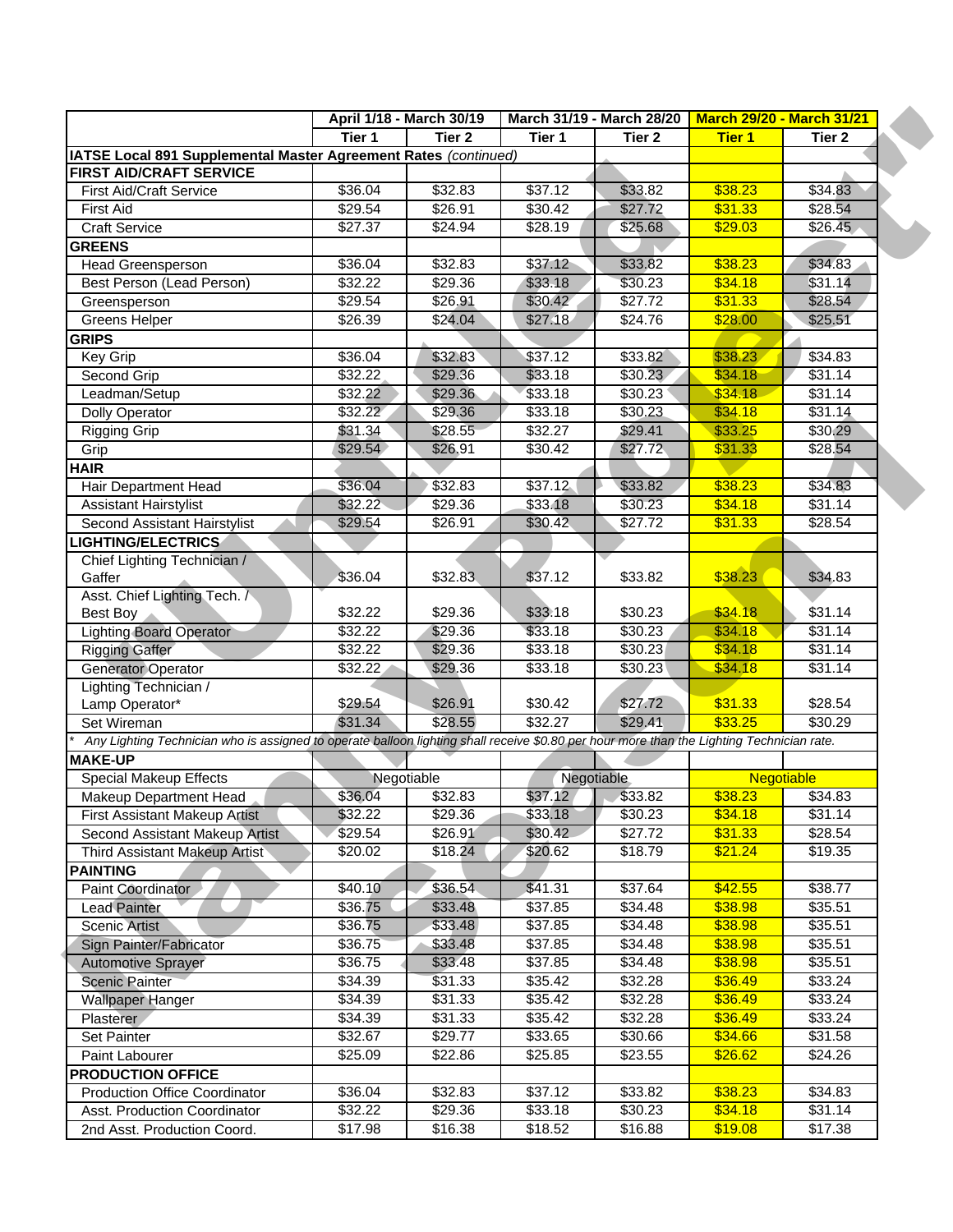|                                                                 | April 1/18 - March 30/19 |                 | March 31/19 - March 28/20   March 29/20 - March 31/21 |                 |               |            |
|-----------------------------------------------------------------|--------------------------|-----------------|-------------------------------------------------------|-----------------|---------------|------------|
|                                                                 | Tier 1                   | Tier 2          | Tier 1                                                | Tier 2          | <b>Tier 1</b> | Tier 2     |
| IATSE Local 891 Supplemental Master Agreement Rates (continued) |                          |                 |                                                       |                 |               |            |
| <b>PROPS</b>                                                    |                          |                 |                                                       |                 |               |            |
| <b>Property Master</b>                                          | $\overline{$}36.04$      | \$32.83         | \$37.12                                               | \$33.82         | \$38.23       | \$34.83    |
| <b>Assistant Property Master</b>                                | \$35.15                  | \$32.03         | \$36.21                                               | \$32.99         | \$37.30       | \$33.98    |
| Props Buyer                                                     | \$32.09                  | $\sqrt{$29.23}$ | \$33.05                                               | \$30.11         | \$34.04       | \$31.01    |
| Props                                                           | \$29.54                  | \$26.91         | \$30.42                                               | \$27.72         | \$31.33       | \$28.54    |
| <b>SCRIPT SUPERVISORS / CONTINUITY COORDINATOR</b>              |                          |                 |                                                       |                 |               |            |
| Script Supevisor/                                               |                          |                 |                                                       |                 |               |            |
| <b>Continuity Coordinator</b>                                   | \$36.04                  | \$32.83         | \$37.12                                               | \$33.82         | \$38.23       | \$34.83    |
| Assistant to Script Supervisor/                                 |                          |                 |                                                       |                 |               |            |
| <b>Continuity Coordinator</b>                                   | \$20.32                  | \$18.52         | \$20.93                                               | \$19.07         | \$21.56       | \$19.65    |
| <b>SET DECORATING</b>                                           |                          |                 |                                                       |                 |               |            |
| Set Decorator                                                   | \$36.04                  | \$32.83         | \$37.12                                               | \$33.82         | \$38.23       | 34.83      |
| <b>Assistant Set Decorator</b>                                  | \$33.43                  | \$30.45         | \$34.43                                               | \$31.37         | \$35.46       | \$32.31    |
| Set Buyer                                                       | \$31.34                  | \$28.55         | \$32.27                                               | \$29.41         | \$33.25       | \$30.29    |
| <b>Lead Dresser</b>                                             | \$30.41                  | \$27.71         | \$31.32                                               | \$28.54         | \$32.26       | \$29.39    |
| On-Set Dresser                                                  | \$30.41                  | \$27.71         | \$31.32                                               | \$28.54         | \$32.26       | \$29.39    |
| Set Dresser                                                     | \$29.54                  | \$26.91         | \$30.42                                               | \$27.72         | \$31.33       | \$28.54    |
| Draper/Upholsterer                                              | \$29.54                  | \$26.91         | \$30.42                                               | \$27.72         | \$31.33       | \$28.54    |
| <b>Assistant Set Dresser</b>                                    | \$24.48                  | \$22.30         | \$25.22                                               | \$22.98         | \$25.97       | \$23.67    |
| <b>SOUND</b>                                                    |                          |                 |                                                       |                 |               |            |
| Mixer (Production and Dubbing)                                  | \$46.89                  | \$42.72         | \$48.29                                               | \$44.00         | \$49.74       | \$45.32    |
| <b>Boom Operator</b>                                            | \$39.40                  | \$35.90         | \$40.58                                               | \$36.97         | \$41.80       | \$38.08    |
| Sound Assistant                                                 | \$29.54                  | \$26.91         | \$30.42                                               | $\sqrt{$27.72}$ | \$31.33       | \$28.54    |
| <b>Public Address Operator</b>                                  | \$29.54                  | \$26.91         | \$30.42                                               | \$27.72         | \$31.33       | \$28.54    |
| Playback Operator                                               | \$29.54                  | \$26.91         | \$30.42                                               | \$27.72         | \$31.33       | \$28.54    |
| Sound Maintenance                                               | \$29.54                  | \$26.91         | \$30.42                                               | \$27.72         | \$31.33       | \$28.54    |
| <b>SPECIAL EFFECTS</b>                                          |                          |                 |                                                       |                 |               |            |
| Special Effects Coordinator                                     | \$39.83                  | \$36.29         | \$41.03                                               | \$37.38         | \$42.26       | \$38.51    |
| <b>First Assistant Special Effects</b>                          | \$36.04                  | \$32.83         | \$37.12                                               | \$33.82         | \$38.23       | \$34.83    |
| <b>Special Effects Assistant</b>                                | \$31.34                  | \$28.55         | \$32.27                                               | \$29.41         | \$33.25       | \$30.29    |
| Special Effects Labourer                                        | \$25.09                  | \$22.86         | \$25.85                                               | \$23.55         | \$26.62       | \$24.26    |
| <b>VIDEO</b>                                                    |                          |                 |                                                       |                 |               |            |
| Video Sound Mixer                                               | \$36.04                  | \$32.83         | \$37.12                                               | \$33.82         | \$38.23       | \$34.83    |
| Video Lighting Director                                         | \$36.04                  | \$32.83         | \$37.12                                               | \$33.82         | \$38.23       | \$34.83    |
| Video Script Supervisor                                         | \$36.04                  | \$32.83         | \$37,12                                               | \$33.82         | \$38.23       | \$34.83    |
| Colourist                                                       | \$36.04                  | \$32.83         | \$37.12                                               | \$33.82         | \$38.23       | \$34.83    |
| <b>VISUAL EFFECTS</b>                                           |                          |                 |                                                       |                 |               |            |
| VFX Artists (Weekly Flat Rate - up to 12 Hours/Day)             |                          |                 |                                                       |                 |               |            |
| VFX Artist - Level 1                                            | \$1,775.04               | \$1,775.04      | \$1,828.29                                            | \$1,828.29      | \$1,883.14    | \$1,883.14 |
| VFX Artist - Level 2                                            | \$1,648.25               | \$1,648.25      | \$1,697.70                                            | \$1,697.70      | \$1,748.63    | \$1,748.63 |
| VFX Artist - Level 3                                            | \$1,354.05               | \$1,354.05      | \$1,394.67                                            | \$1,394.67      | \$1,436.51    | \$1,436.51 |
| VFX Technicians (Weekly Flat Rate - up to 12 Hours/Day)         |                          |                 |                                                       |                 |               |            |
| VFX Technician - Level 1                                        | \$1,648.25               | \$1,648.25      | \$1,697.70                                            | \$1,697.70      | \$1,748.63    | \$1,748.63 |
| VFX Technician - Level 2                                        | \$1,354.05               | \$1,354.05      | \$1,394.67                                            | \$1,394.67      | \$1,436.51    | \$1,436.51 |
| VFX Artists (Hourly rate for overtime purposes)                 |                          |                 |                                                       |                 |               |            |
| VFX Artist - Level 1                                            | \$25.36                  | \$25.36         | \$26.12                                               | \$26.12         | \$26.90       | \$26.90    |
| VFX Artist - Level 2                                            | \$23.55                  | \$23.55         | \$24.25                                               | \$24.25         | \$24.98       | \$24.98    |
| VFX Artist - Level 3                                            | \$19.34                  | \$19.34         | \$19.92                                               | \$19.92         | \$20.52       | \$20.52    |
| VFX Technicians (Hourly rate for overtime purposes)             |                          |                 |                                                       |                 |               |            |
| VFX Technician - Level 1                                        | \$23.55                  | \$23.55         | \$24.25                                               | \$24.25         | \$24.98       | \$24.98    |
| VFX Technician - Level 2                                        | \$19.34                  | \$19.34         | \$19.92                                               | \$19.92         | \$20.52       | \$20.52    |